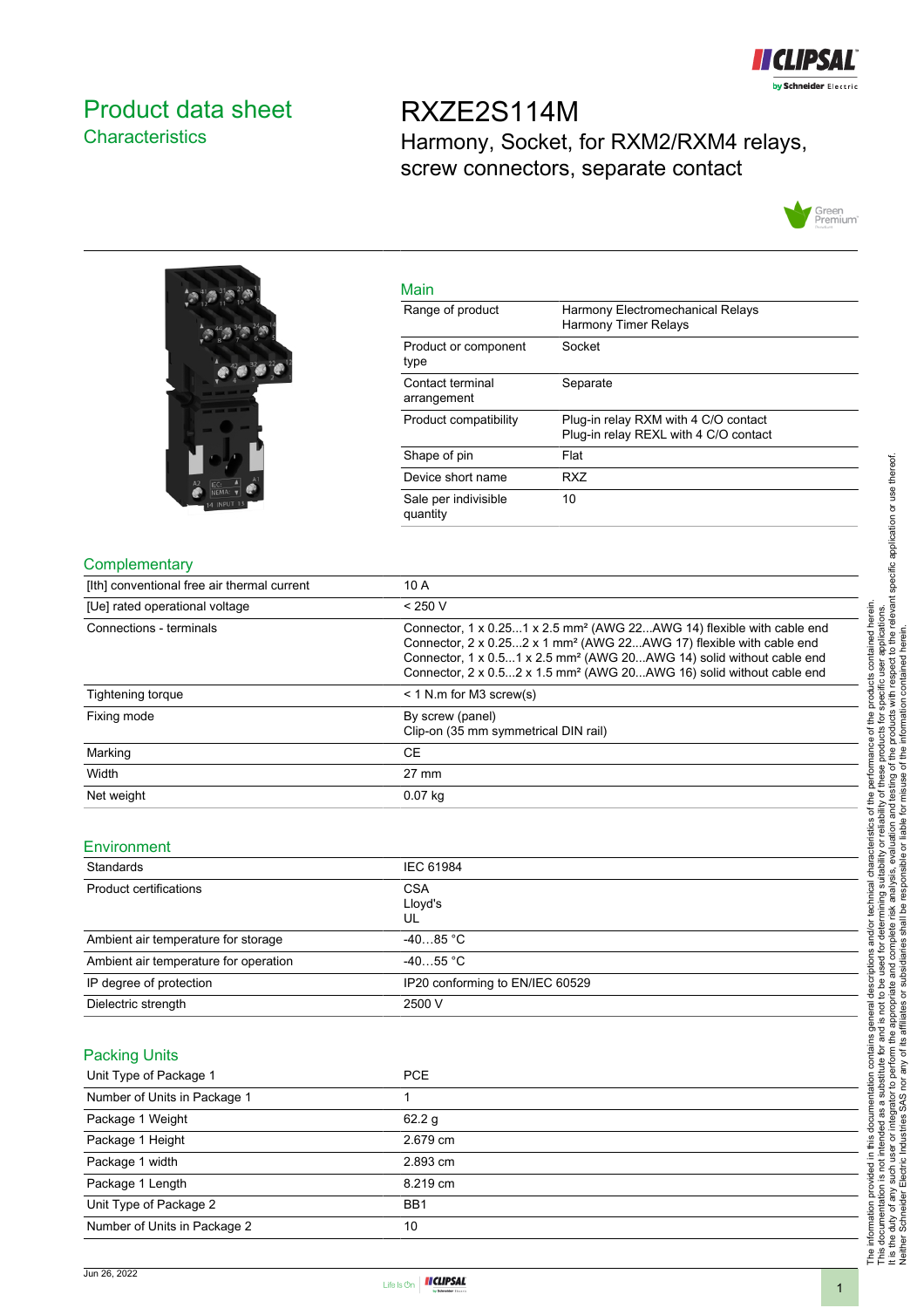| Package 2 Weight             | 664.5 g          |
|------------------------------|------------------|
| Package 2 Height             | 6.6 cm           |
| Package 2 width              | 11.4 cm          |
| Package 2 Length             | 13.7 cm          |
| Unit Type of Package 3       | S <sub>0</sub> 3 |
| Number of Units in Package 3 | 200              |
| Package 3 Weight             | 13.2 kg          |
| Package 3 Height             | 30 cm            |
| Package 3 width              | 30 cm            |
| Package 3 Length             | 40 cm            |

# Offer Sustainability

| Green Premium product                                                                    |
|------------------------------------------------------------------------------------------|
| <b>REACh Declaration</b>                                                                 |
| Yes                                                                                      |
| Pro-active compliance (Product out of EU RoHS legal scope) EU RoHS<br><b>Declaration</b> |
| Yes                                                                                      |
| Yes                                                                                      |
| <b>d</b> Yes                                                                             |
| China RoHS Declaration                                                                   |
| Product Environmental Profile                                                            |
|                                                                                          |

# Contractual warranty<br>Warranty

18 months